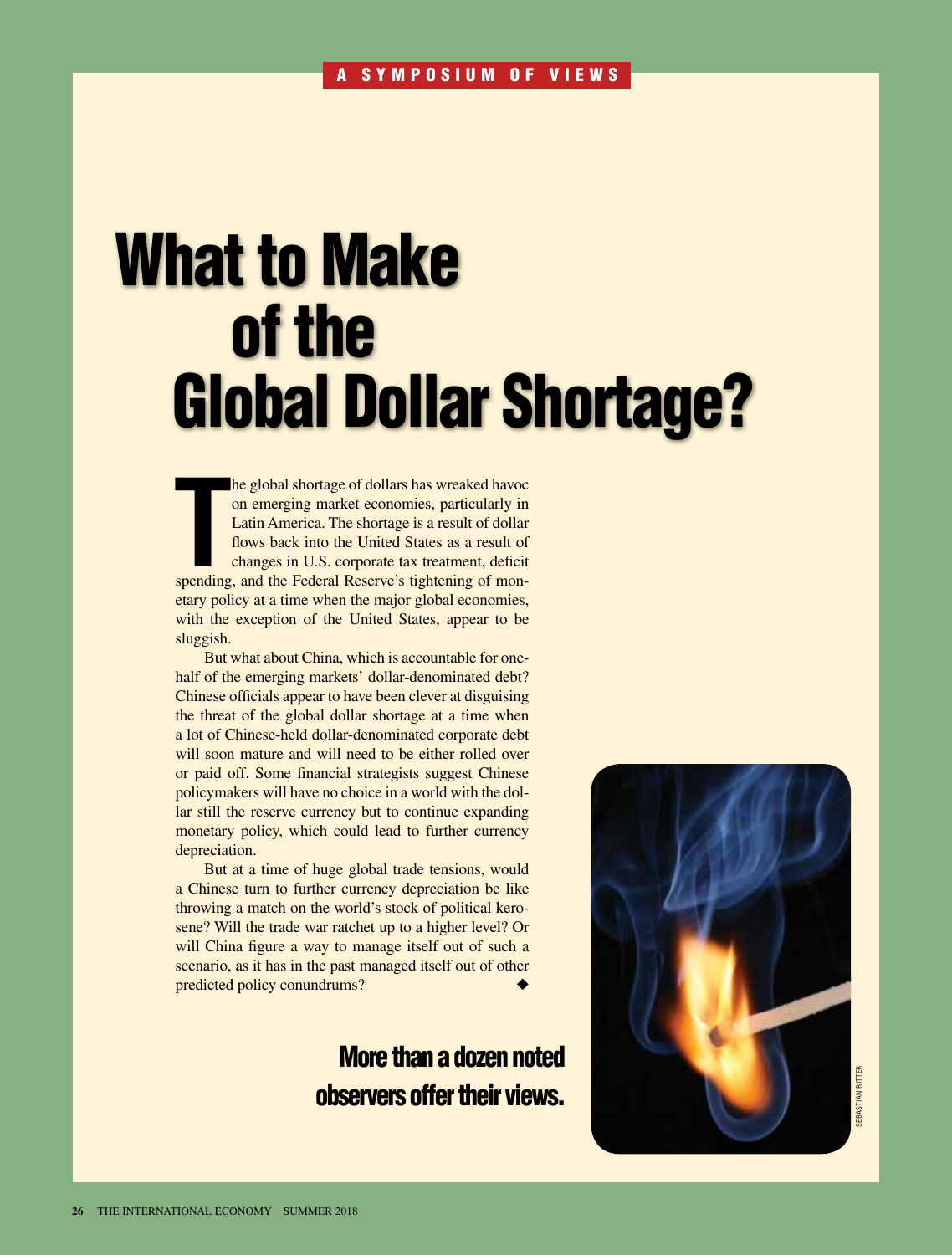

*When the winds are strong, even turkeys fly.*

DESMOND LACHMAN *Resident Fellow, American Enterprise Institute*

**A** coording to a Wall Street adage, when the winds are strong, even turkeys fly. This adage might have particular relevance for today's emerging market economic outlook at a time when many years of ultra-easy ccording to a Wall Street adage, when the winds are strong, even turkeys fly. This adage might have particular relevance for today's emerging market ecoglobal liquidity conditions are coming to an end.

During the years when the world's major central banks maintained extraordinarily low interest rates and expanded the combined size of their balance sheets by some US\$10 trillion, the emerging market economies had little difficulty in tapping the international capital market. Indeed, emerging market corporates managed to increase their borrowing by some US\$15 trillion between 2008 and 2017. And they did so at interest rates that did not nearly compensate investors for the default risk associated with this borrowing.

Equally striking is the fact that last year a country with as checkered a default record as Argentina could issue a 100-year bond on relatively favorable terms. Or that investors eagerly snapped up sovereign bond issues by countries with as dubious economic and political fundamentals as Iraq, Kenya, Mongolia, and Tajikistan.

Sadly, for the emerging market economies the strong winds of very easy global liquidity conditions are now rapidly dying down. The Federal Reserve is now well on its way to normalizing interest rates and reducing the size of its balance sheet. At the same time, the European Central Bank has announced that it will stop its quantitative easing program by year-end.

Further clouding the emerging market outlook is the pursuit of an expansive fiscal policy by the Trump Administration at this late stage in the U.S. economic cycle. By putting upward pressure on U.S. interest rates and the U.S. dollar, that fiscal policy reinforces the capital flow reversal from the emerging markets already being induced by the more attractive interest now on offer on U.S. Treasury issues.

The last thing that the emerging market economies now need is a slowing in the Chinese economy and a depreciation of its currency. Not only would that crimp demand for international commodities, which is the lifeblood of many emerging market economies. It would also heighten the risk that China and the United States would drift further towards a full-scale trade war that might derail the global economic recovery.

Yet it is difficult to see how China can succeed in avoiding a slowing in its economy as it tries to address its own domestic credit bubble of epic proportions. And if the Chinese economy does slow, it is all too likely that the Chinese authorities will be tempted to allow their currency to weaken to provide some support to the economy.

The emerging market economies' immediate daunting challenges have clear implications for both the U.S. and the global economic outlook. After all, the emerging market economies now account for over 50 percent of the global economy and are hugely indebted to the global financial system. This has to make one think that the U.S. administration is ignoring at its peril the adverse impact of its budget and America First trade policies on the emerging market economies.



*Time for China to accept the reality of a somewhat slower growth rate.*

## Barry Eichengreen *George C. Pardee and Helen N. Pardee Professor of Economics and Political Science, University of California, Berkeley*

The editors of *TIE* ask an interesting question, but it is not clear that the implication follows from the premise. While scarce or expensive dollar funding will make it more difficult for Chinese corporates to service an he editors of *TIE* ask an interesting question, but it is not clear that the implication follows from the premise. While scarce or expensive dollar funding will repay their dollar-denominated debts, more expansionary monetary policy in China won't make this task any easier. If anything, the consequent renminbi depreciation will make servicing dollar-denominated debt even more difficult.

It could be that the editors have in mind that difficulties of corporate debt service will mean less investment and weaker economic growth. It is then conceivable that the Chinese authorities, seeking to keep growth near target, will turn to a more expansionary monetary policy designed to boost spending in response. If so, they will then have to find other instruments for dealing with corporate indebtedness,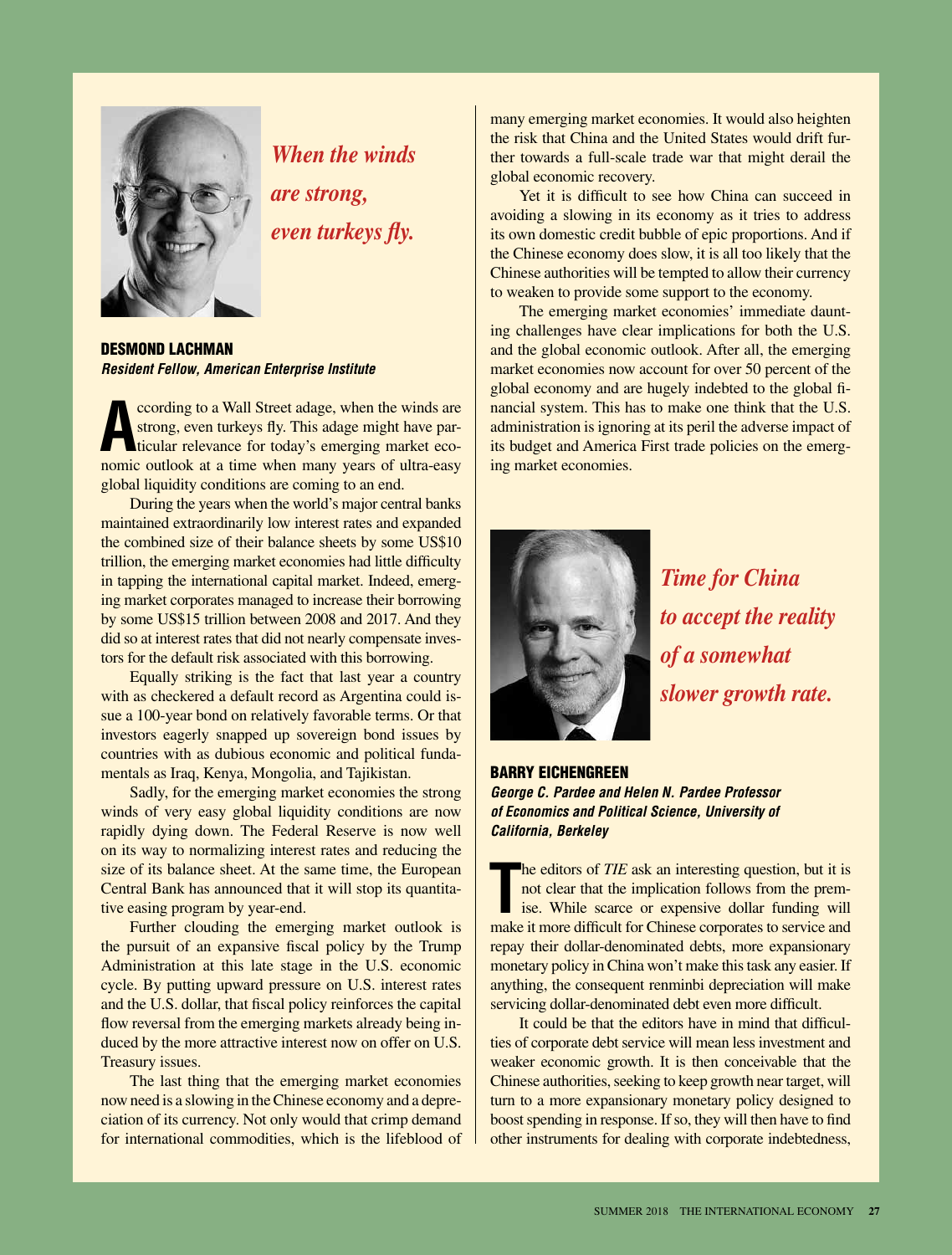such as stepping up their effort to selectively restructure problem debts. And indeed, a weaker renminbi is all but guaranteed to fuel trade tensions with the United States.

From this I conclude that a more expansionary monetary policy is not the best response on the part of Chinese officialdom. Better would be to accept the reality of a somewhat slower growth rate now that the growth of global trade is slowing and the United States has become a more problematic partner.



*The lack of safe assets, not shortterm U.S. macro policies, is causing capital outflows from emerging markets.*

#### Adam S. Posen *President, Peterson Institute for International Economics*

**Repeatedly, since the start of the financial crisis, ob-**<br>servers have mistaken real phenomena for monetary<br>mischief. Talk about a global dollar shortage is an-<br>then instead of sets and the starting of sets servers have mistaken real phenomena for monetary mischief. Talk about a global dollar shortage is another instance of this error. There is a shortage of safe assets in the world, given real dangers—inflation and instability in Latin America, inability of the euro or the yuan to take on a global role, and most of all low returns on many forms of investment due to slow productivity growth. The world has had multiple reserve currencies and thus a variety of places in which to put savings for safety at other times in history. It is the lack of those alternatives, not the short-term U.S. macro policies, however irresponsible on the fiscal front, which are causing capital outflows from emerging markets to the United States.

Even the fiscal binge of the Trump Administration and Congressional Republicans isn't causing a dollar shortage. By creating more U.S. government debt through deficit spending, they are creating more safe assets for people to hold, and to borrow against. By expanding the U.S. current account deficit at a time when a few economies are slowing down, the United States is being accommodative of emerging market growth. By having the dollar appreciate when the United States is relatively if unsustainability outperforming, the United States is rebalancing growth back to other economies. There are problems with races to the bottom in corporate tax rates and loopholes, as well as obviously with trade war, but again, those are changes

to the real return on assets and to volatility. It isn't about currency shortage.

As for China, a market-driven depreciation of the yuan versus the dollar is natural and to be expected when there are tariffs being put on Chinese exports by the Trump Administration. Trump may still try to claim a currency war, even when the Chinese government is not manipulating (and if anything intervening to keep on capital controls and limit currency decline), but he will fail in waging one. The tariffs and fiscal deficits, along with creating uncertainty more broadly, all create upward pressure on the dollar.

The Chinese government can cope by using their ample fiscal space for domestic stabilization whenever they are ready to do so. If they mess up their situation by easing domestic credit standards and creation instead, as they seem to be doing, that will have nothing to do with dollar shortage either.



*SDR bonds and an SDR payments system would make the international monetary system more symmetric.*

### Joseph E. Gagnon *Senior Fellow, Peterson Institute for International Economics*

**The U.S. dollar plays a dominant role in international trade and finance owing to the large size of the U.S. economy and historical inertia. This outcome is not ideal for either the United States, which runs a trade defic** he U.S. dollar plays a dominant role in international trade and finance owing to the large size of the U.S. economy and historical inertia. This outcome is not to supply its currency, or the rest of the world. The current concern about a dollar shortage highlights the costs. No single country has the capacity or motivation to be the sole supplier of global safe assets. A better alternative would be to elevate the role of the special drawing right issued by the International Monetary Fund.

The goal is not to replace national currencies with the SDR. The International Monetary Fund does not have the power to operate as a true central bank and the global economy is not (and may never be) ready for a single currency. Nevertheless, the SDR can be at the heart of a strategy to create more symmetry in the international monetary system, to supply a large quantity of relatively stable safe assets, and to create a more neutral standard for invoicing and payments.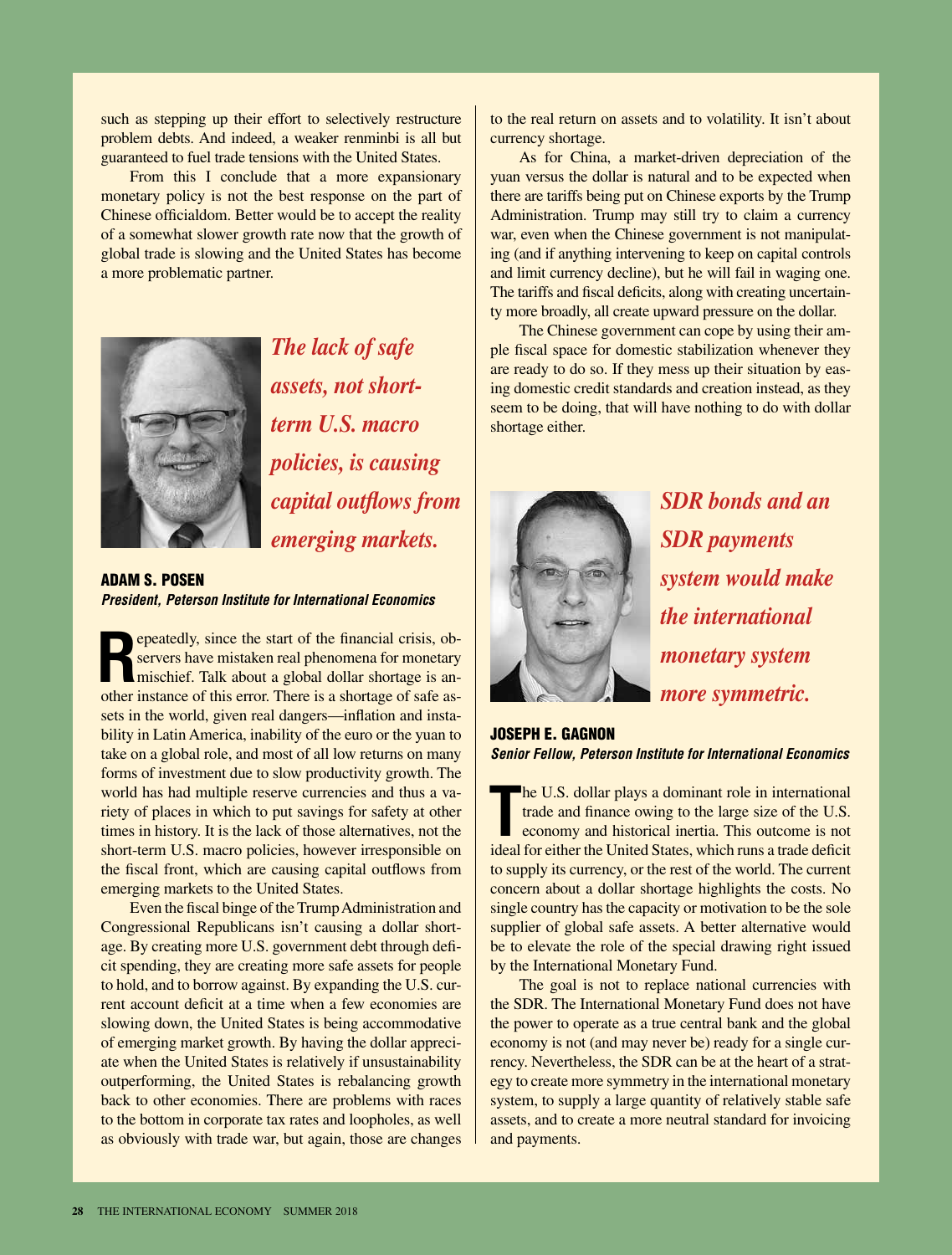Toward that end, the International Monetary Fund should take three related actions: First, create synthetic SDR bonds of various maturities backed by sovereign bonds denominated in the currencies of the SDR basket. The potential volume of these safe assets would be far larger than the market for U.S. Treasury bonds. Second, set up a payments system based on such bonds or their analogs in bank deposits to settle claims denominated in SDR. Third, expand the SDR basket to include the currencies of all countries that have sound macroeconomic policies and whose financial markets meet minimum standards of openness and supervision. Although desirable, the third step is not essential to the success of the first two.

The first two steps might, in principle at least, be undertaken independently by financial institutions. However, they will almost surely not occur without explicit IMF approval and support. The weight of precedent is heavy and the markets of the established key currencies have an enormous advantage in liquidity and transactions costs. Only the International Monetary Fund, with the support of its members, can lead the world to a better outcome. Indeed, the Fund and its members are obliged by Article VIII of the IMF Articles of Agreement to make "the special drawing right [SDR] the principal reserve asset in the international monetary system."

SDR bonds and an SDR payments system would make the international monetary system more symmetric. They would provide investors with a liquid market for a safe asset that has the potential to exceed the size of any one country's sovereign bonds. They would enable trade to be invoiced and settled in a more stable unit of account.



*A global dollar shortage could yet prove a very serious problem.*

WILLIAM R. WHITE

*Former Chairman, Economic and Development Review Committee, OECD, and former Economic Adviser, Bank for International Settlements* 

**U**ltra-easy global monetary conditions over the last decade have actually deepened pre-crisis problems. Global debt ratios have risen sharply. Moreover, in a globalized world economy, problems that materialized anywhere could soon spread everywhere—as in 2009. Given that the system as a whole is vulnerable, what "triggers" a crisis is almost irrelevant.

Nevertheless, grounds for belief do exist that a sharply stronger dollar could be troublesome. Bank for International Settlements statistics indicate that, between end 2007 and 2017, dollar-denominated debt issued by non-U.S. residents rose to \$11.4 trillion, with emerging market debt doubling to \$3.6 trillion. Moreover, these figures do not include off-balance-sheet borrowing. The primary worry is that a stronger dollar would make such loans harder to service, leading in turn to concerns over the solvency of borrowers and then of lenders worldwide.

A variety of developments might support dollar strength. Should the U.S economy show particular vigor, both the dollar and interest rates might be expected to rise. Against such a positive global backdrop, richly valued asset prices might still be thought sustainable. Another possibility is a bout of "risk-off" in global financial markets, say due to geopolitical concerns. In this case, the dollar would also rise but U.S. rate increases would be moderated while risk spreads of all sorts would trend higher. This latter case seems both more likely and more dangerous.

In both scenarios, overshooting in the dollar and other financial markets is a serious risk. Due to unprecedented central bank policies, the process of "price discovery" has been severely curtailed for years. It would be naive to assume that, once reintroduced, it would work perfectly from the start. New developments in financial markets have also, historically, been a source of contagion. The combination of large-scale bond sales by emerging market corporates and purchases by asset management companies constitute just such a development. To these concerns about "known unknowns," we must add worries about "known knowns": continuing market anomalies (such as violation of covered interest parity), flash crashes, declines in market liquidity, more indexing and passive investing, and the continued reliance of banks in many countries on wholesale dollar funding. Given that there are also "unknown unknowns," a repeat of 2009 market conditions cannot be ruled out.

The scramble for dollars in 2009, particularly by European banks, was materially eased by swap lines between the Federal Reserve and the central banks of major, advanced economies. The continued adequacy of such measures is questionable. No such lines have been negotiated with emerging market countries, likely the first to be attacked. Further, the Dodd-Frank Act now constrains the Fed's flexibility as lender of last resort, even for American banks. Finally, would Congress and the Trump Administration willingly accept lending trillions of dollars to unreliable foreigners in an "America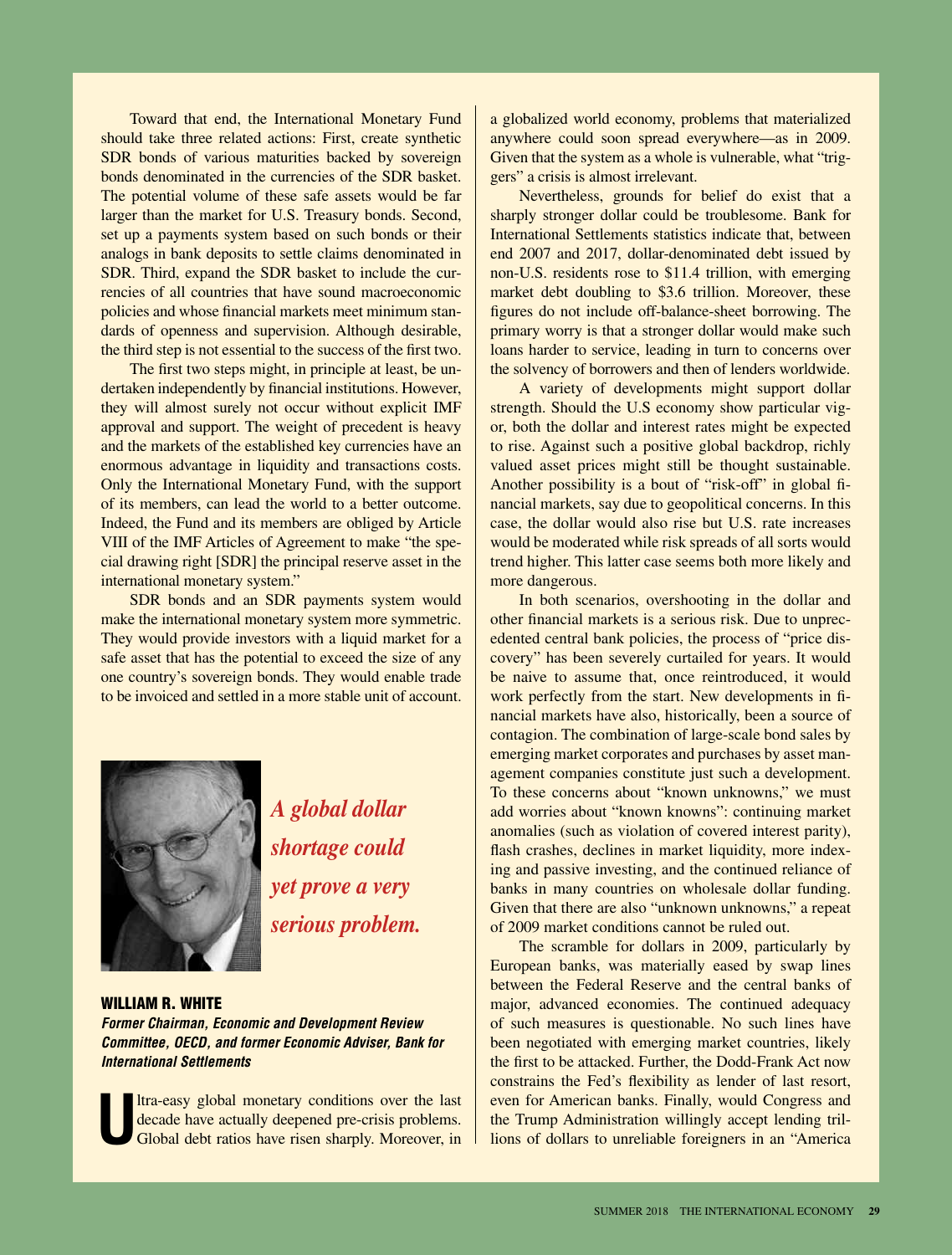first" world? Since the funding difficulties of banks could lead to insolvency, and since preparations for such events also remain inadequate, a global dollar shortage could yet prove a very serious problem.



*There is no generalized global dollar shortage. The situation in the emerging market economies is more mixed.*

**STEVEN B. KAMIN** *Director, Division of International Finance, Federal Reserve Board*

In the aftermath of the Second World War, the phrase "dollar shortage" referred to the difficulties faced by Europeans in acquiring the hard currency to pay for the europeans in acquiring the hard currency to pay for the n the aftermath of the Second World War, the phrase "dollar shortage" referred to the difficulties faced by imports of capital equipment and other materials needed to rebuild their economies. In today's environment of floating exchange rates and free capital flows, the original meaning of "dollar shortage" no longer makes much sense, but the phrase still persists, as evidenced by the more than 100,000 results indicated when I Googled it. Although there was no consensus as to what the phrase meant, broadly speaking, "dollar shortage" seemed to refer to a situation where dollar credit becomes very costly and/or difficult to acquire.

By that definition, I would argue that there is no generalized global dollar shortage. At about 2 percent, the federal funds rate is still very low, even after seven hikes since December 2015. Ten-year U.S. Treasury yields remain under 3 percent at present, again well below historical averages, despite solid U.S. economic growth and the expectation of substantial fiscal deficits. And dollar funding in overseas markets remains cheap, with the three-month LIBOR running below 2.5 percent, and the FX currency swap basis—the premium paid to fund in dollars through the FX swap market—currently very narrow.

While dollar credit remains inexpensive and readily accessible for highly creditworthy borrowers in the advanced economies, the situation in the emerging market economies is more mixed. Certainly, borrowing conditions remain favorable for more highly rated emerging market economies, especially in East Asia. However, financial pressures have indeed intensified in many other

emerging markets: since the beginning of May, aggregate EMBI+ spreads have risen almost 50 basis points, outflows from emerging market-dedicated investment funds (excluding intra-China flows) have totaled about \$30 billion, and EME stock indexes are down. These downdrafts have been less pronounced than during earlier episodes of financial stress, such as the 2013 "taper tantrum" or the worries about China in 2015–2016, so I would not characterize them as "wreaking havoc" on emerging market economies. But they nevertheless pose challenges for stability and growth in the most affected economies.

What accounts for these stresses? Rising dollar interest rates are likely putting some pressure on EME borrowers, although these rates started rising well before this year's bout of emerging market stresses. Moreover, as I noted above, dollar interest rates remain historically low even after these increases. Certainly, some of the pressures evident in emerging markets also owe to heightened market focus on elevated debt levels, fiscal and other structural vulnerabilities, trade policy developments, and political uncertainties.

Because of the size of the Chinese economy, Chinese borrowers account for a sizeable share of EME dollardenominated debt (though one-half may be an overestimate). However, dollar debt accounts for a relatively small share of China's overall debt, and China's financial system is at least partially buffered from the rest of the world through its capital controls. Accordingly, China's main economic challenge is largely domestic: reining in corporate leverage while maintaining economic growth.



*China is not strained by foreign debt.*

Chen Zhao *Chief Strategist, Alpine Macro*

There is no question that downward pressure on the ren-<br>minbi has intensified lately. Many blame the renewed<br>RMB weakness on trade tensions with America. I am<br>not so sure. China's total exports to the United States achere is no question that downward pressure on the renminbi has intensified lately. Many blame the renewed RMB weakness on trade tensions with America. I am count for 3.5 percent of its GDP. In a highly unlikely event that these exports are halved by higher tariffs, the net impact on the Chinese economy is still very manageable. In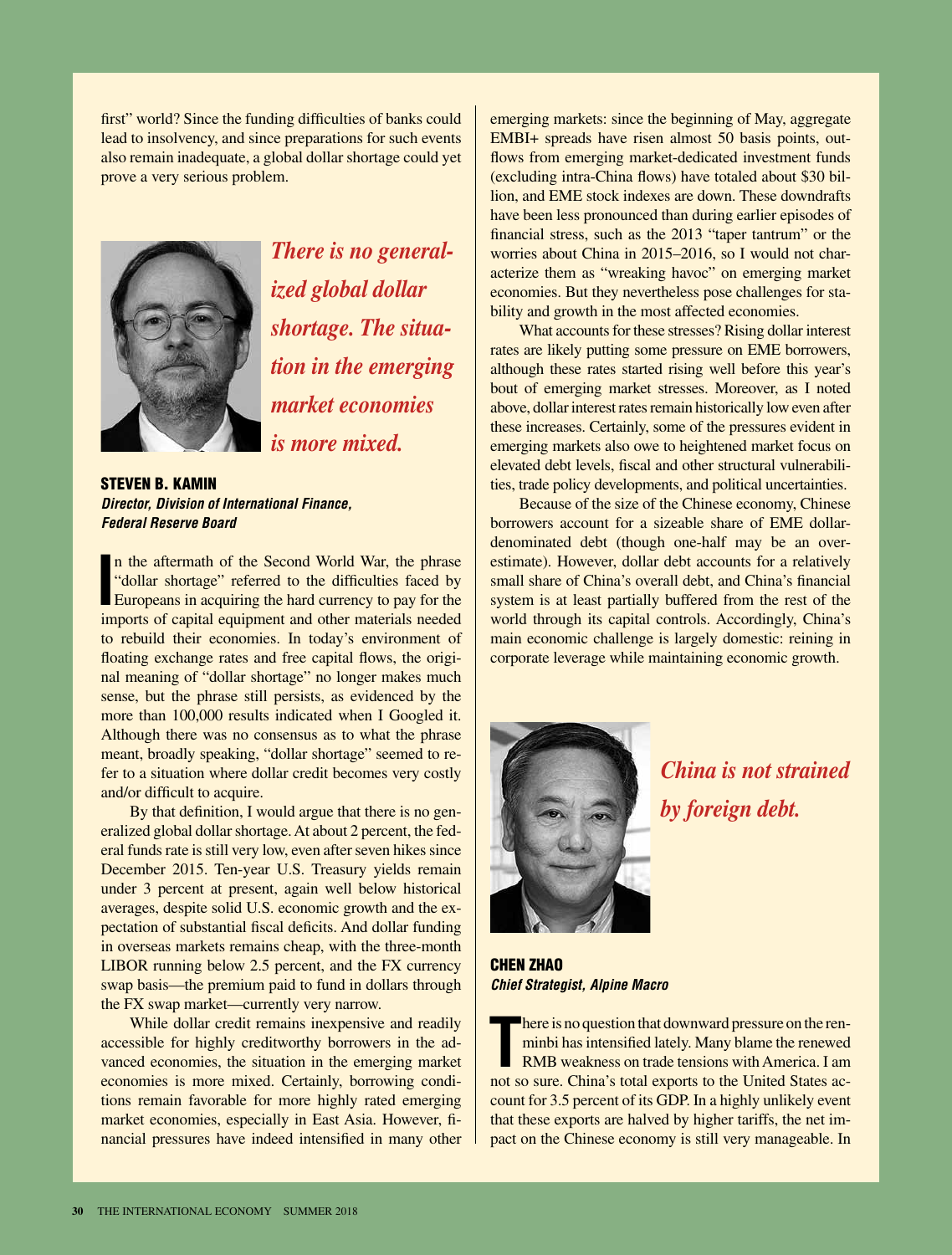my view, the weakening RMB is caused by many more factors than concerns over a trade war.

The Chinese government has been trying to deleverage the economy ever since the economy accelerated in early 2016. The central government has been actively reducing fiscal stimulus, while the People's Bank of China has tightened credit policy aggressively. Meanwhile, the RMB rose more than 8 percent in trade-weighted terms between mid-2017 and June of this year, compounding the effect of policy tightening. All of this has begun to inflict damage on the economy, weakening growth sharply in recent months.

Beijing is making a policy mistake similar to what happened in 2015, when authorities mistakenly tightened credit supply and fiscal policy in the wake of a much strengthened RMB. This policy combination put the Chinese economy in a severe slump, only to be arrested by an aggressive policy reversal in 2016.

Today, Chinese authorities are facing unprecedented challenges, both domestically and externally. Some say that, by allowing the RMB to drop, it could offset the expected higher tariffs on Chinese imports. But this could be a dangerous policy. A falling currency and weakening investor confidence could become self-feeding, leading to a panic that is beyond government's control. In addition, competitive devaluation could invite even more forceful retaliation from the United States, with consequences much more damaging and less predicable.

What should China do? In my view, the policy remedy to the current situation is the same as it was in 2016. At the moment, there is enormous confusion about the government's game plan—if there is one—to deal with a slowing economy and trade frictions with the United States. As a result, anxiety about RMB depreciation is growing among Chinese citizens.

The Chinese government needs to stabilize market expectations quickly and decisively.

First, the government needs to articulate its game plan promptly and clearly on how it intends to deal with renewed economic weakness and trade frictions with the United States. Second, Beijing needs to reverse its current policy of deleveraging, and re-apply monetary and fiscal stimulus quickly to support aggregate demand, particularly if there is a sharp fall in exports to the United States as a result of higher tariffs. Finally, China needs to cut taxes and accelerate reforms to stabilize and attract foreign capital flows.

In short, China's economic policy must be geared toward reversing falling growth expectations, which is the key to stabilizing the currency market. There are signs that Beijing is beginning to implement some pro-growth reforms, and the People's Bank of China has begun to lower reserve requirements to provide liquidity support. However, the government needs to ease monetary and fiscal policy much more forcefully to shore up economic

growth. I am hopeful that the Chinese government will eventually get the policy right, and stabilize the currency market before the year's end.

Finally, I am not concerned at all about China's foreign debt situation. The country has been a creditor nation for a long time and its accumulated foreign currency assets far exceed its foreign liabilities. China's total foreigncurrency debt is about US\$1.8 trillion, which is about 13 percent of GDP. Of course, with the dollar and interest rates going up, some private borrowers may feel the pinch. However, the economy as a whole is not strained by foreign debt, unlike debtor countries such as Brazil and South Africa.



*For emerging economies, neither depreciations nor reserve depletions offer sustainable solutions.*

#### Mohamed A. El-Erian

*Chief Economic Advisor, Allianz; Chair, President Obama's Global Development Council; and author,* **The Only Game in Town: Central Banks, Instability, and Avoiding the Next Collapse** *(Random House, 2016)*

**T** he growing indications of an emerging dollar funding shortage are part of a broader phenomenon that will become more important. It is the leading element of tighter financial conditions that many countries will need to navigate through as global liquidity recedes; and it is one that will make pre-existing domestic fragilities more urgent to address and more threatening.

Higher policy rates by the Federal Reserve, a gradual contraction in the central bank's balance sheet, and larger debt issuance by the U.S. government are the primary drivers of tighter dollar funding conditions. They come after a prolonged period of ample liquidity that has encouraged pockets of over-indebtedness and excessive risk taking. Already, it has pressured the currency markets and the international reserve holdings of some emerging economies.

For emerging economies (including China), neither depreciations nor reserve depletions offer sustainable solutions for a global liquidity environment that will become even more challenging as the European Central Bank and the Bank of Japan eventually join the Fed in normalizing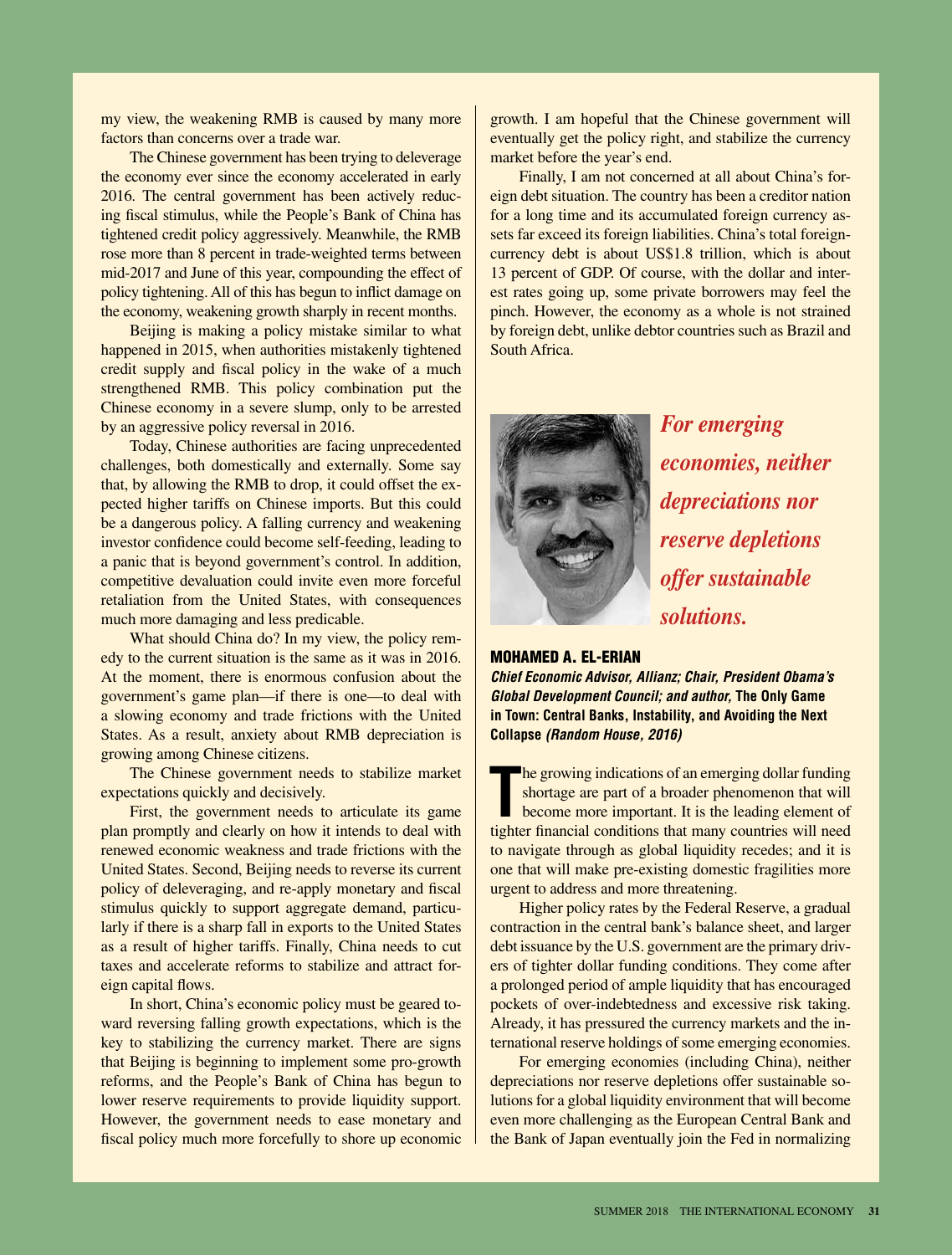monetary policy. Countries need to move decisively and rapidly to reduce funding pressures associated with maturity and currency mismatches. They also need to press forward with structural reforms that enhance the productive flexibility of their economies.

While in the midst of escalating trade tensions with the United States, China is better placed than many other emerging economies in this regard. It has already embarked on a gradual reorientation of its economy aimed at maintaining solid growth and increasing domestic resilience. Its private sector has become much more agile and internationally competitive. And it benefits from large reserve holdings that minimize the impact of the inevitable potholes along the way, as well as a relatively closed capital account that reduces the risk of forced deleveraging.

Having said that, even for China, some of the required policy advances are not easy to realize quickly. This is, of course, a much bigger issue for other emerging economies whose initial conditions are weaker and where prior policy measures have been long delayed or only partially implemented. As such, as global liquidity recedes, a growing number of countries will look to the multilateral organizations, and not just for financial support. Timely analyses, including in the sharing of best policy practices, and the enhancement of national policy coordination will need to play an important role.



*Despite the circumstances, maybe the dollar won't rise so much.*

#### Jim O'Neill

*Former Commercial Secretary to the Treasury, United Kingdom, and former Chairman, Asset Management, Goldman Sachs International*

Some part of me thinks this topic is up there with a lot of popular myths in finance. Another part of me thinks that, at times when the U.S. central bank is tightening monetary policy, the fact that the U.S. dollar ome part of me thinks this topic is up there with a lot of popular myths in finance. Another part of me thinks that, at times when the U.S. central bank is is so dominant still in the world is neither good for the rest of the world, including emerging markets, nor, due to the degree of integration and U.S. global outreach, in the slightest bit good for the United States.

Let me explain both. For large parts of my career in finance, I spent a lot of time trying to be a guru of the foreign exchange market. Indeed, I became a partner at Goldman Sachs as chief currency economist. I knew even by then that the Andy Warhol principle held true in foreign exchange: everyone can seem like a genius for fifteen minutes. But I also realized that it is the world's biggest fruit and vegetable store, and it is usually the market that knows more than anyone in it.

Given that, since 1982 when I first entered professional finance the value of the dollar was considerably stronger against most other major currencies than it is today, and perhaps actually stronger than it is against a number of so-called emerging market currencies, I am not sure how this equates to a supposed dollar shortage. Indeed, as *TIE*'s editor himself knows, after the 1985 Plaza Accord, many countries spent a lot of time, until the dollar's reversal ten years later, trying to stop its decline. A dollar excess was the issue in most countries' minds.

Now, to the opposite, what has repeatedly seemed clear, each time the Fed starts to tighten, whatever the difference of the era, it usually ends up causing considerable external challenges, especially for many so-called emerging markets. Think of the Tequila crisis in 1994, the Asian crisis in 1997, and of course, some of the issues that are appearing on today's agenda. Indeed, as it relates to the topic of China and the yuan, I recall well the crucial role that then-U.S. Treasury Secretary Bob Rubin played in late 1997 when he decided to reverse official policy by intervening to support the yen. He feared that if the yen continued weakening, then China would exacerbate the Asian crisis by devaluing the yuan. It was a masterstroke, and worked, and indirectly the Chinese played a big role in helping bring that crisis to an end.

So what about now? Clearly if the Fed carries on or accelerates its tightening, then in all likelihood the dollar will rise in value for some time further, and put pressure on the renminbi to depreciate against the dollar. Given that the Chinese have decided to allow the renminbi's value to be more freely determined by market circumstances, it would be surprising if the dollar rises against major currencies such as the yen and euro, that the renminbi would not join the decline. It is also quite feasible that this could result in problems for excessively U.S. dollar-denominated debt-financed Chinese companies (as it will for many others in the emerging world). But surely this is why it is important that as we creep through time, the yuan and other currencies increase their importance in global finance, as it isn't really clear to me as to why this is beneficial to anyone including the United States. If Fed tightening causes a significant tightening of U.S. financial conditions including a broad rise of the dollar, then it would add to the risk of a U.S. recession, and certainly pour cold water on any hopes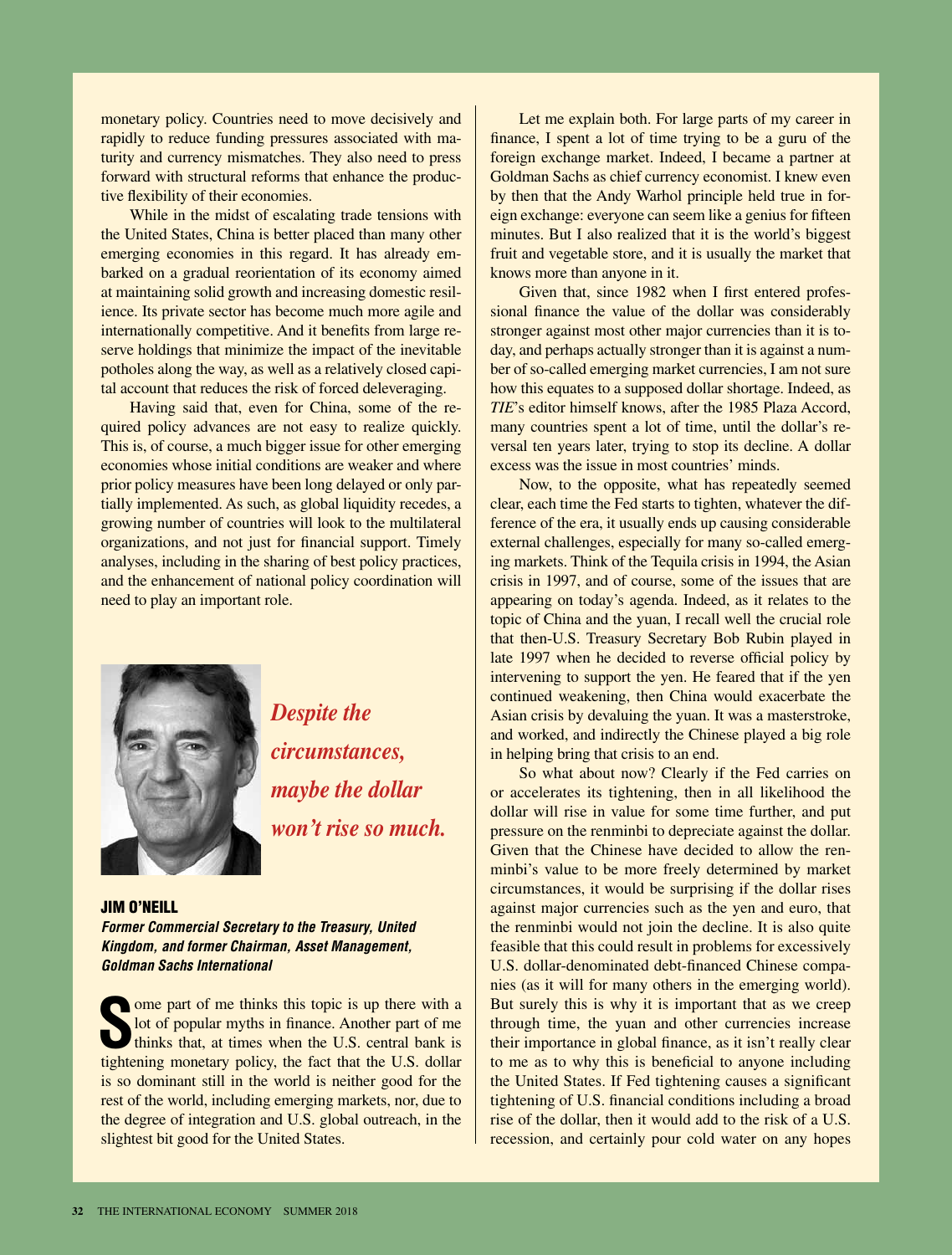the U.S. administration will improve its external trade position permanently.

But if I remember the Andy Warhol principle, perhaps it might just turn out to be the case that neither will the dollar rise so much, and indeed, perhaps if China ends up shifting to its own version of a more expansionary fiscal policy, then in fact it might fall, especially if European economic growth were to simultaneously pick up.



*A stronger dollar and reduced export opportunities create a problem for dollardenominated Chinese debtors.*

Bernard Connolly *Founder, Connolly Insight, LP*

**W**hy might here be a dollar shortage? U.S. tax changes may have led to "forced" repatriation of dollar profits. But, all other things equal, that should es may have led to "forced" repatriation of dollar profits. But, all other things equal, that should make dollars available for other agents to deploy abroad, with no obvious reason why the net effect would be a dollar shortage in China. Short-term U.S. growth expectations may have increased relative to expectations elsewhere, creating a demand for dollars and pushing U.S. yields up. That, too, has ambiguous effects on China, increasing the debtservice/refinancing burden for dollar-denominated borrowers but increasing U.S. import demand for Chinese output.

The third possibility is that Fed asset sales are, independently of growth prospects, reducing the net supply of dollars. That is clearly the worst case for Chinese borrowers. However, U.S. long yields have fallen in recent months—yet the dollar has strengthened, probably indicating increased rest-of-the-world risk premiums resulting from trade tensions and a rather general belief, justified or not, that the United States would "win" a trade war.

To the extent that is so, the combined impact of a stronger dollar and reduced opportunities for exporting to the United States creates a potentially serious problem for dollar-denominated Chinese debtors. Rolling over or paying off dollar borrowing at a more unfavorable exchange rate yet with worsened export prospects, must, at best, reduce the funds available for Chinese firms to support output and investment and could well lead to major financial difficulties at worst.

With the Chinese economy already slowing, a negative factor of this sort is likely to elicit a policy response. But any such response is unlikely to come from the U.S. side unless problems in China, and in the emerging market world, first threaten to affect growth or financial stability in the United States.

In particular, the politics of a Fed response along the lines of the 2008–2009 massive increase in central bank swap lines would seem close to impossible where China is concerned. From an economy-wide Chinese point of view, generalized dollar strength has increased the command of China's dollar reserves over rest-of-the-world (non-U.S.) resources. Some liquidation of reserves (which may already have been happening in a stealthy way) could make dollars available to Chinese firms if the authorities decided to bail out over-borrowed firms.

The alternative would be to loosen Chinese monetary policy, producing yuan depreciation and aiding the Chinese economy in general at the refinancing expense of dollarindebted firms. That might, if China were a small economy, be the better alternative, especially as the Chinese authorities have been attempting to encourage or enforce deleveraging. But in terms of real-world China-U.S. relations, such a move, or threatened move, would be less likely to push the Fed into making dollar swap lines available to the People's Bank of China than to intensify the trade conflict. It might thus not be the route chosen by the Chinese authorities.

Thus one more unsustainable structure—to add to U.S. asset valuations, the euro area, and indeed the European Union itself—may yet again be propped up by the authorities for a bit longer.



*This looks more like the typical discomfort from a restrictive monetary policy cycle, rather than systemic disruption.*

Richard Jerram *Chief Economist, Bank of Singapore*

If the heart of any question about the implications of a global dollar shortage, tightening U.S. monetary policy, or China's stance towards its exchange rate is the degree of vulnerability of emerging markets. Are we t the heart of any question about the implications of a global dollar shortage, tightening U.S. monetary policy, or China's stance towards its exchange rate at risk of a repeat of the taper tantrum of 2013, the Asian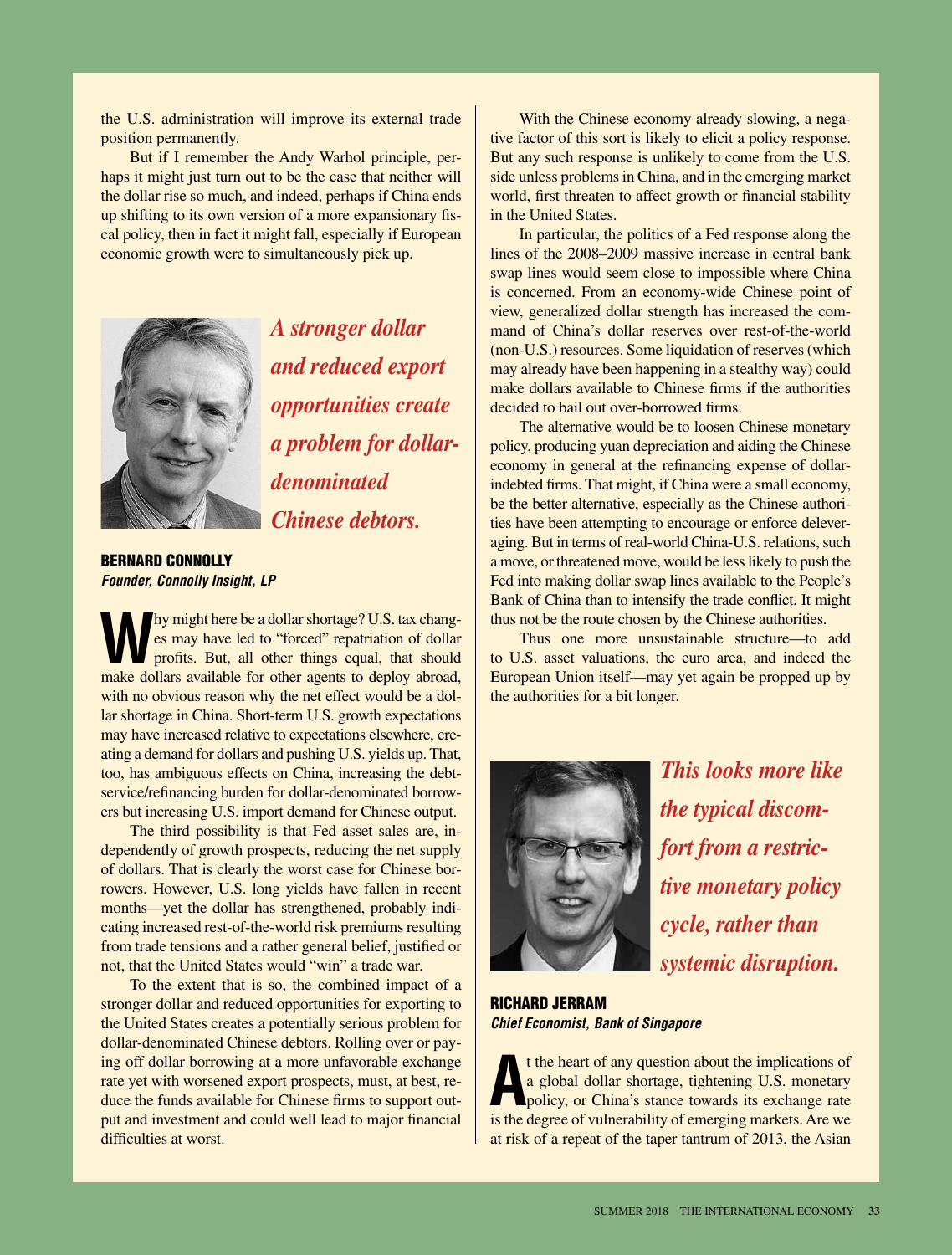Financial Crisis of 1997–1998, or one of the many Latin American debt crises?

We can answer the question objectively or subjectively. Hard data shows that very few emerging markets have a problematic current account deficit that needs funding. Argentina and Turkey stand out and are accompanied by a handful of smaller countries, but we find that emerging markets representing only about 4 percent of the world economy have a deficit over the 3 percent of GDP that is usually seen as problematic. Similarly, it is hard to find many examples of countries with badly misaligned exchange rates, low foreign exchange reserves, or high levels of short-term debt.

More subjectively, policy management has improved. Looking across Asia, we see more independent central banks, with clearer policy targets, better fiscal management, and use of macro-prudential policies to choke off real estate speculation. Myriad reforms on the micro level are captured in higher scores in rankings from the World Bank or the World Economic Forum. This improves the investment environment, including foreign direct investment, which provides a more stable source of capital.

Inevitably there will be some problems after nearly a decade of ultra-low interest rates. Imprudent management of some companies and countries will be exposed as interest rates rise, especially as we suspect that the Federal Reserve will have to tighten far more than the market currently expects in order to cool down the overheating U.S. economy. However, this looks more likely to be the typical discomfort that comes from a restrictive monetary policy cycle, rather than systemic disruption that follows the build-up of serious global imbalances.



*It's not clear why the Chinese would depreciate their currency.*

Richard N. Cooper *Maurits C. Boas Professor of International Economics, Harvard University*

**What dollar shortage?** Any creditworthy borrower can get hold of U.S. dollars, it just costs a little more [than a year ago]. The Federal Funds rate can get hold of U.S. dollars, it just costs a little

has gone up by 50 basis points since early 2018, and rates on longer-maturity dollar loans have typically gone up by even less.

It is true that the U.S. dollar costs more measured in most other currencies, but again the increases have been modest apart from currencies of a few emerging markets, and those major depreciations have been governed by local developments (such as in Argentina, Turkey, and Venezuela), not by developments in the American economy. Put another way, borrowing in dollars commands more local currency than last year.

What about dollar-denominated Chinese corporate debt? It depends on why it was acquired, and on what terms. Much Chinese foreign currency-denominated corporate debt was acquired to purchase foreign assets, which purchases have been abundant in recent years, especially 2016. The assets have to be evaluated along with the debt. Measured in Chinese currency (renminbi), the assets presumably have also risen in value, unless they were unwise investments. If the debt carried floating interest rates, servicing costs will also have gone up, both because of higher interest rates and because of higher exchange rates (measured in renminbi).

If the overseas debt was remitted to China, presumably because of lower interest rates on dollar-denominated debt than those prevailing in China, then one has to recognize that U.S. interest rates have been expected to rise for several years, such that only the detailed timing was not known, and that timing was widely understood to be keyed to developments in the American economy: the stronger the economy, the more rapid the rise in U.S. dollar rates. The two need to be viewed together, not in isolation from one another.

There is no reason on these grounds for the Chinese to expand domestic credit more rapidly. China has ample foreign exchange reserves (around \$3 trillion) to cover all foreign currency-denominated liabilities if it chooses to, and it could do so through a variety of potential channels. But why should it? Under the declaratory policy of allowing market forces to play a greater role in the allocation of resources, China should allow each firm to deal with its own outstanding foreign debt.

It is true that the renminbi has depreciated against the U.S. dollar in 2018, but only by 2 percent since the first of the year and 6 percent from its peak in April. So far this mainly reflects the link of the renminbi exchange rate to a basket of currencies, and other currencies in the basket have depreciated against the dollar. If China were to deliberately depreciate the renminbi against the dollar and other currencies, that would certainly aggravate the trade disputes that many countries have against China. But to do so would also make it more difficult for Chinese debtors to service and repay their foreign debt. Again, why should China do that?